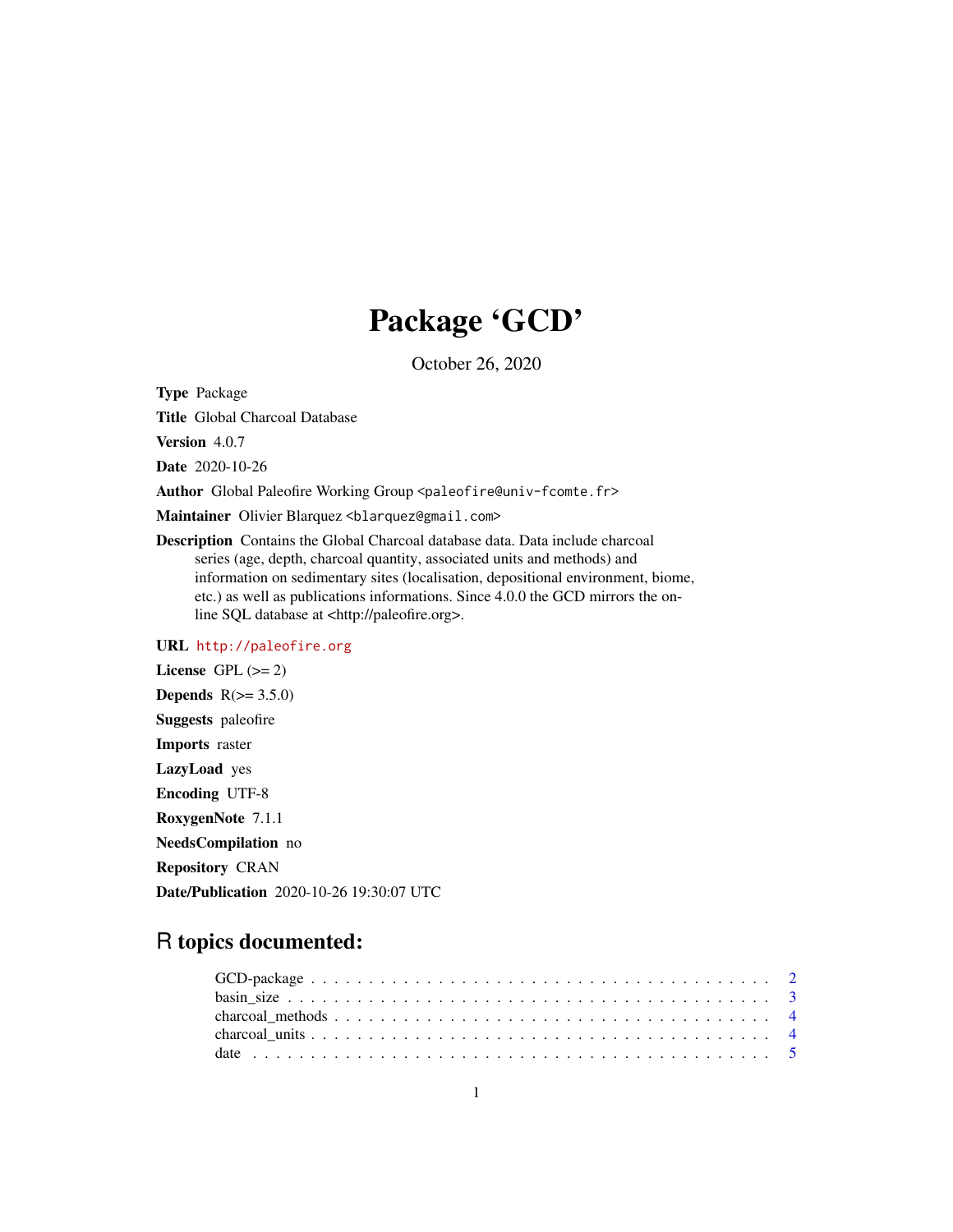### <span id="page-1-0"></span>2 GCD-package

| Index |                                                                                                          |  |  |  |  |  |  |  |  |  |  |  |  |  |  |  |  |  |  |  |
|-------|----------------------------------------------------------------------------------------------------------|--|--|--|--|--|--|--|--|--|--|--|--|--|--|--|--|--|--|--|
|       |                                                                                                          |  |  |  |  |  |  |  |  |  |  |  |  |  |  |  |  |  |  |  |
|       |                                                                                                          |  |  |  |  |  |  |  |  |  |  |  |  |  |  |  |  |  |  |  |
|       |                                                                                                          |  |  |  |  |  |  |  |  |  |  |  |  |  |  |  |  |  |  |  |
|       |                                                                                                          |  |  |  |  |  |  |  |  |  |  |  |  |  |  |  |  |  |  |  |
|       |                                                                                                          |  |  |  |  |  |  |  |  |  |  |  |  |  |  |  |  |  |  |  |
|       | $lands\_desc \ldots \ldots \ldots \ldots \ldots \ldots \ldots \ldots \ldots \ldots \ldots \ldots \ldots$ |  |  |  |  |  |  |  |  |  |  |  |  |  |  |  |  |  |  |  |
|       |                                                                                                          |  |  |  |  |  |  |  |  |  |  |  |  |  |  |  |  |  |  |  |
|       |                                                                                                          |  |  |  |  |  |  |  |  |  |  |  |  |  |  |  |  |  |  |  |
|       |                                                                                                          |  |  |  |  |  |  |  |  |  |  |  |  |  |  |  |  |  |  |  |

GCD-package *GCD: Global Charcoal Database data*

#### Description

The GCD package provides Global Charcoal Database data updated at regular intervals to be used in cunjuction with the paleofire package.

#### Details

| Package: | GCD        |
|----------|------------|
| Type:    | Package    |
| Version: | 4.0.0      |
| Date:    | 2018-03-01 |
| License: | $GPL (=2)$ |

#### Author(s)

Global Paleofire Working Group <paleofire gmail.com>

#### References

Power, M., J. Marlon, P. Bartlein, and S. Harrison. 2010. Fire history and the Global Charcoal Database: a new tool for hypothesis testing and data exploration. Palaeogeography, Palaeoclimatology, Palaeoecology 291:52-59.

#### See Also

<http://paleofire.org>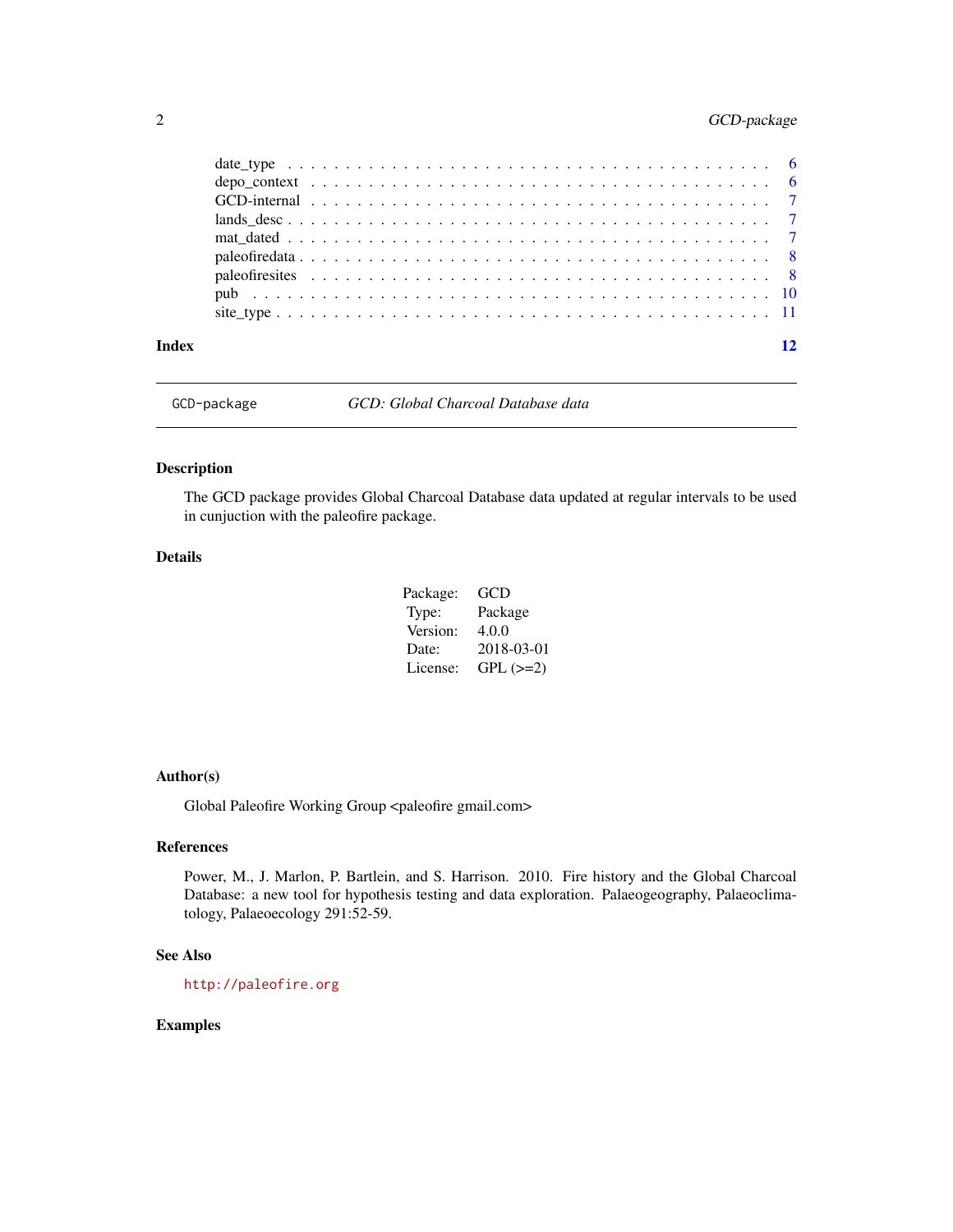#### <span id="page-2-0"></span>basin\_size 3

rm(list=ls()) library(GCD) ## Charcoal data: data(paleofiredata) head(paleofiredata) ## Associated sites informations: data(paleofiresites) head(paleofiresites)

basin\_size *Basin size*

#### Description

Basin size

#### Format

A data frame with 7 observations on the following 5 variables.

ID\_BASIN\_SIZE a numeric vector BASIN\_SIZE\_CODE a character vector BASIN\_SIZE\_DESC a character vector BASIN\_SIZE\_RANGE\_MIN a character vector BASIN\_SIZE\_RANGE\_MAX a character vector

```
data(basin_size)
## maybe str(basin_size) ; plot(basin_size) ...
```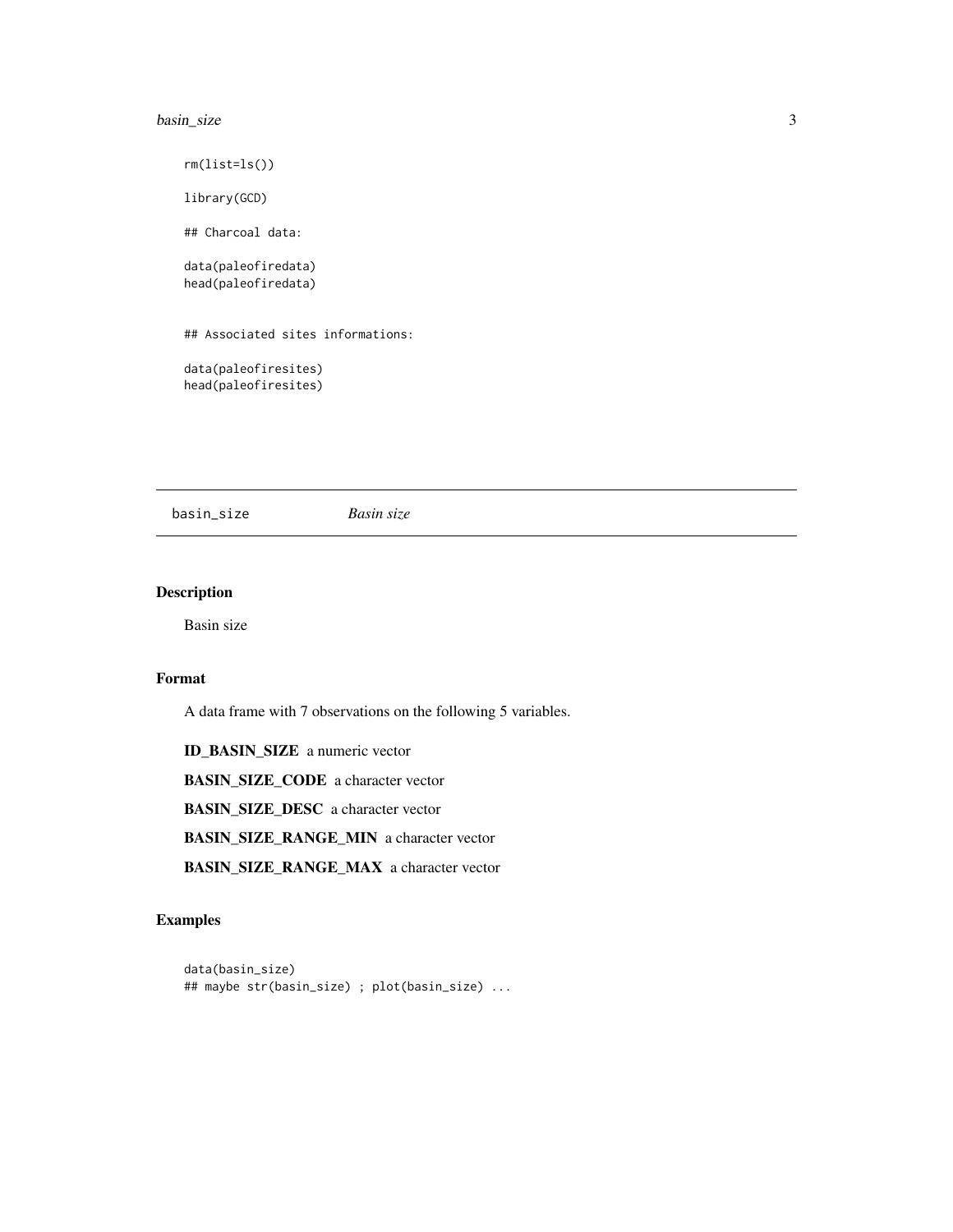<span id="page-3-0"></span>charcoal\_methods *Extraction methods*

#### Description

Charcoal extractions methods present in the database

#### Format

A data frame with 13 observations on the following 3 variables.

- ID METHOD a factor with levels ACID CPRO GRAV HNPK HVLQ IMAG NOTK OPPF OTHE POLS SIEV SIPO THSL
- METHOD a factor with levels Acidification of sample using gas chromatography to measure elemental carbon (Verardo etal 1990) charcoal part Ided as opaque phytoclasts/pyrofusinite in palynofacies anlaysis Charcoal part. Identified in thin slides (soil micromorphology) Charcoal particles identified by imaging software Charcoal separated by heavy liquid preparation Cumulative probability (95% confidence interval) alluvial soil charcoal GRAVIMETRIC chemical assay (Winkler method) Hand picked charcoal from soil samples Not known Other Pollen slide Sieved Sieved + Pollslide
- METH\_CODE a numeric vector

#### Examples

```
data(charcoal_methods)
## maybe str(charcoal_methods) ; plot(charcoal_methods) ...
```
charcoal\_units *Charcoal units*

#### **Description**

Charcoal units used in GCD

#### Format

A data frame with 169 observations on the following 4 variables.

unit a factor with levels %125 %DWT %TOF %WTO 100P 1012 1220 1422 1424 3869 5015 5075 6914 7510 7738 7PRA 8POS ABSC ARCC AREA ARPG BCCT C004 C010 C01K C040 C100 C120 C125 C140 C150 C180 C250 C65X CARE CCMY CG2M CHCO CHRX CM10 CMGR CMML COML CP20 CPAR CPRA DC13 FRAG G05I G10I G250 GCHG GCMY GRG1 GRGR GRPC GT05 GT10 GT12 GT15 GT18 GT1M GT24 GT25 GT2X GT30 GT38 GT50 GT53 GT5C LT12 LT13 LT18 LT1M LT25 LT40 M2GR M2ML MCM3 MM2C MM2G MMDW MMML MT10 MULT NOTK ORDI OTHE PCM1 PCMY PHYT PP25 PP51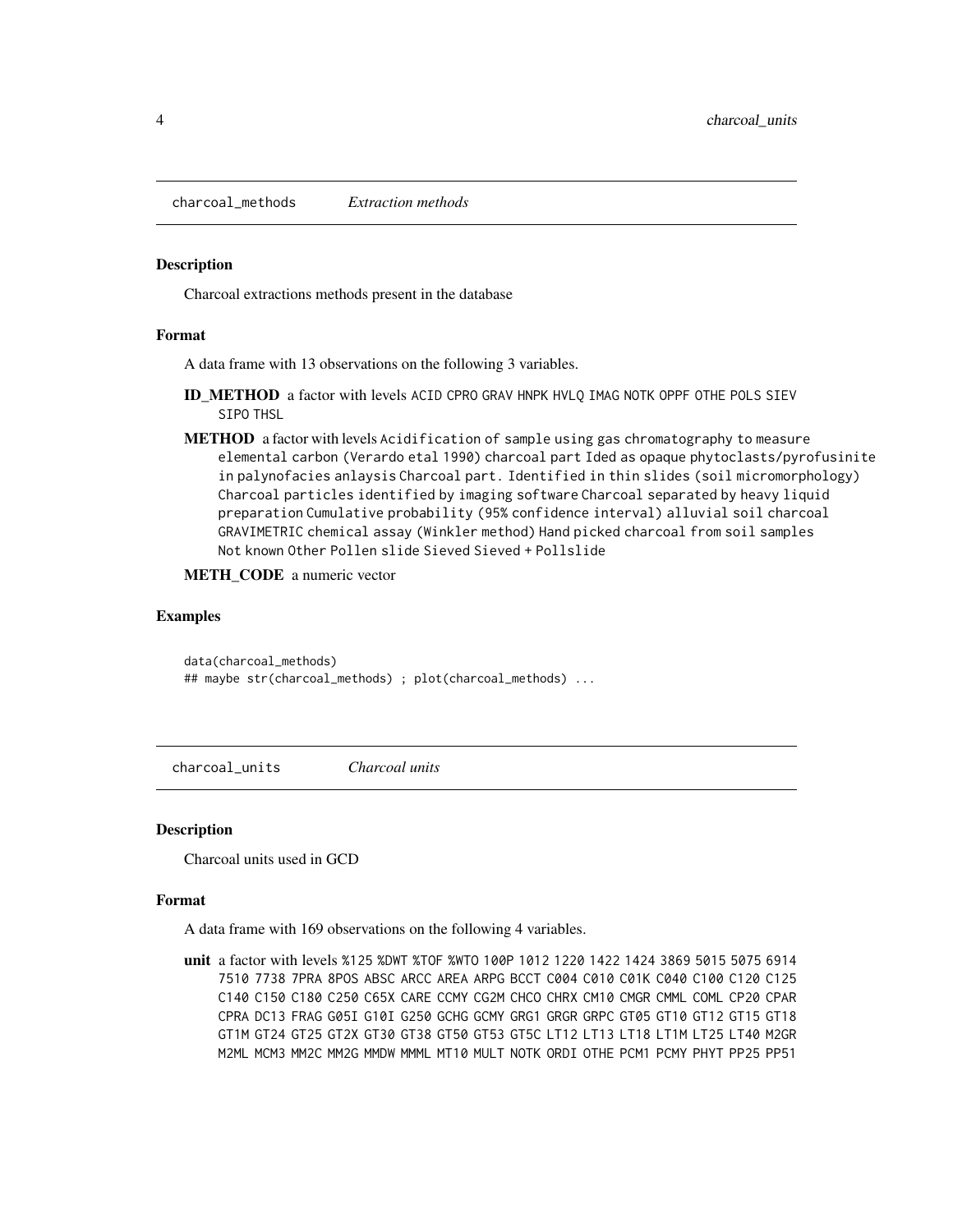<span id="page-4-0"></span>date 5 and 5 and 5 and 5 and 5 and 5 and 5 and 5 and 5 and 5 and 5 and 5 and 5 and 5 and 5 and 5 and 5 and 5 and 5 and 5 and 5 and 5 and 5 and 5 and 5 and 5 and 5 and 5 and 5 and 5 and 5 and 5 and 5 and 5 and 5 and 5 and 5

PP52 PPML PPOL PRAB PROB PTC0 PTC2 PTC3 PTCT PX25 SQC0 SQCU SQCY SQG1 SQG5 SQL5 TOCA TOM1 TOM2 TOM3 TOM4 TOM5 TOM6 TOM7 TOM8 TOM9 TOMX TOTA UCMY V025 V100 V125 V255 V501 X01K X105 X106 X120 X125 X150 X15G X160 X180 X18C X20P X250 X25P X310 X37P X459 X500 X50U X512 X515 X520 X53C X550 X55P X55U XA1K XARE XARP XARS XC25 XCM3 XCOP XFML XFRG XFRP XFRS XIMG XPEA XPEE XPIX XRIF

qtype a factor with levels C0P0 CONC INFL NOTK OTHE SOIL

type a character vector

code a numeric vector

#### Examples

```
data(charcoal_methods)
## maybe str(charcoal_methods) ; plot(charcoal_methods) ...
```
date *Date table*

#### Description

Table with the dating information contained in GCD

#### Format

A data frame with 4872 observations on the following 8 variables.

ID\_SITE a numeric vector

DATE\_LAB\_NUMBER a factor with many levels

DEPTH a numeric vector

TICKNESS a numeric vector

AGE a numeric vector

ERROR a numeric vector

ID\_DATE\_TYPE a numeric vector

ID\_MAT\_DATED a factor with levels

obtained ~~

```
data(date)
## maybe str(date) ; plot(date) ...
```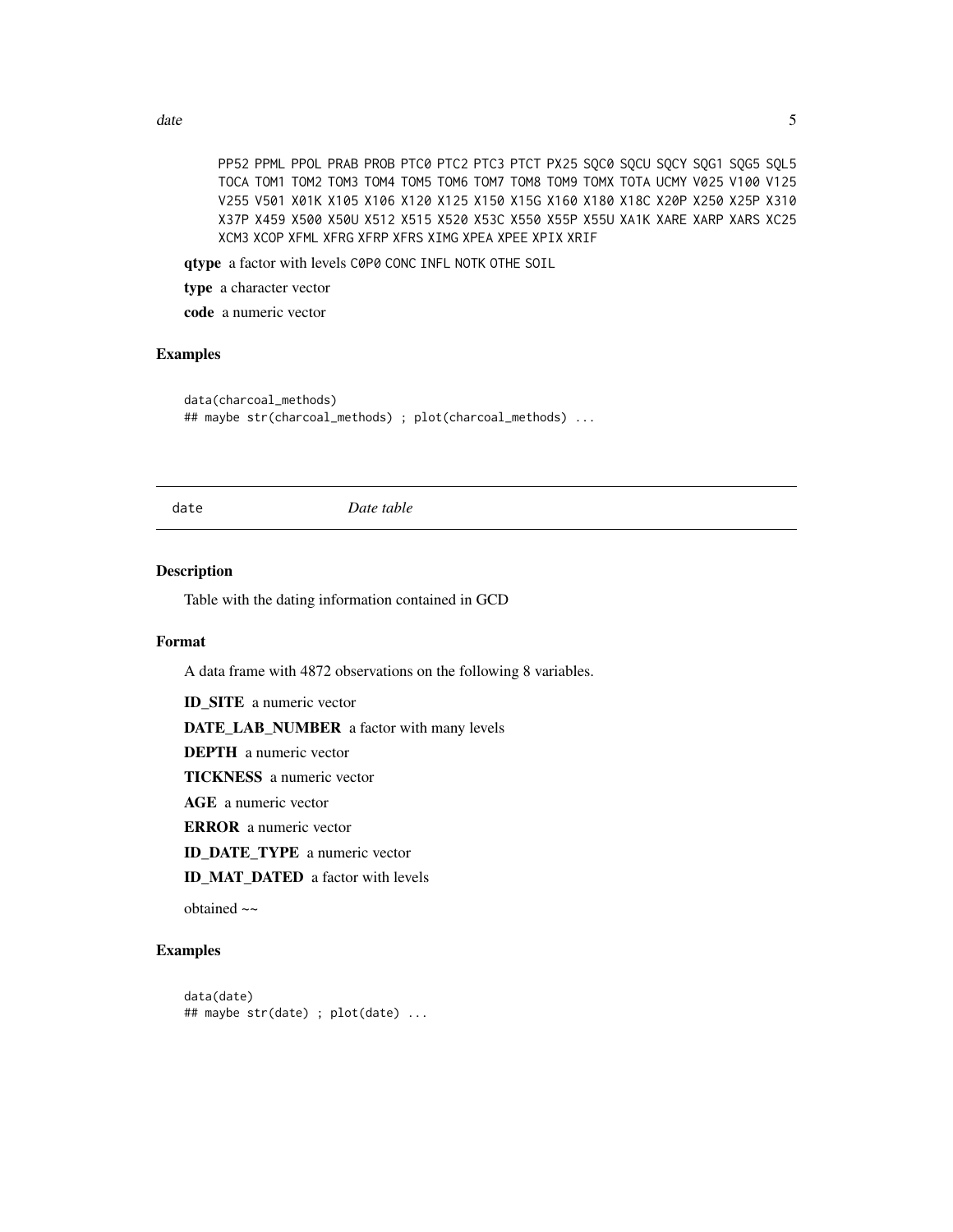<span id="page-5-0"></span>

#### Description

Type of dates in date.rda

#### Format

A data frame with 31 observations on the following 4 variables.

ID\_DATE\_TYPE a numeric vector DATE\_TYPE\_CODE a character vector DATE\_TYPE\_NAME a character vector DATE\_TYPE\_NUMBER a numeric vector

obtained ~~

#### Examples

```
data(date_type)
## maybe str(date_type) ; plot(date_type) ...
```
depo\_context *Depositional contexts*

#### Description

Depositional contexts

#### Format

A data frame with 17 observations on the following 4 variables.

ID\_DEPO\_CONTEXT a numeric vector DEPO\_CONTEXT\_CODE a character vector DEPO\_CONTEXT\_NAME a character vector DEPO\_CONTEXT\_NUMBER a numeric vector

```
data(depo_context)
## maybe str(depo_context) ; plot(depo_context) ...
```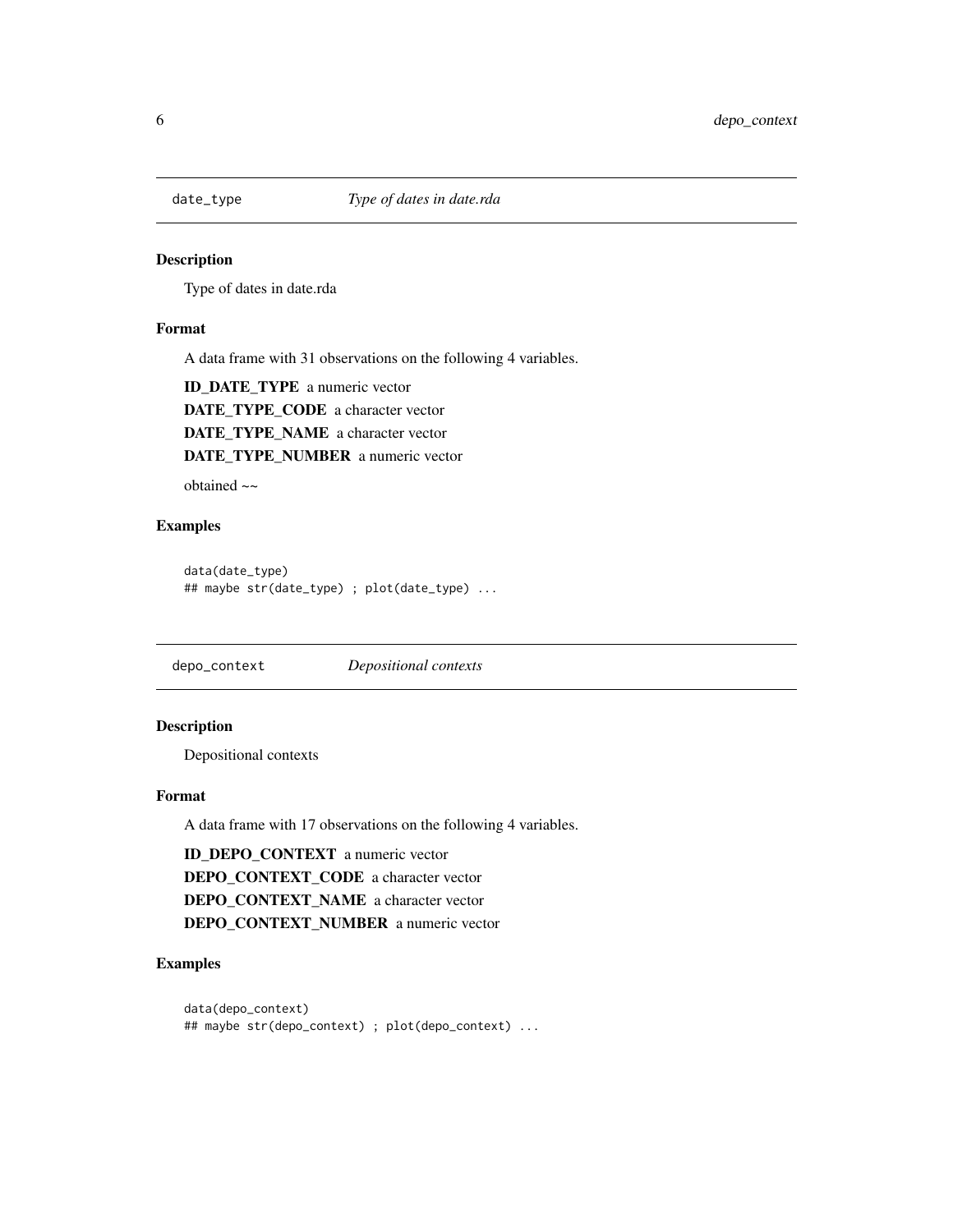<span id="page-6-0"></span>GCD-internal *Internal GCD Data*

### Description

Internal GCD Data

lands\_desc *Landscape description elements*

#### Description

Landscape description elements

#### Format

A data frame with 20 observations on the following 3 variables.

ID\_LANDS\_DESC a numeric vector LANDS\_DESC\_CODE a character vector LANDS\_DESC\_NAME a character vector

#### Examples

data(lands\_desc) ## maybe str(lands\_desc) ; plot(lands\_desc) ...

mat\_dated *Material Dated*

#### Description

Material Dated

#### Format

A data frame with 23 observations on the following 4 variables.

ID\_MAT\_DATED a numeric vector MAT\_DATED\_STANDARD\_LEVEL a character vector MAT\_DATED\_TYPE a character vector MAT\_DATED\_HIGH\_LEVEL a character vector

obtained ~~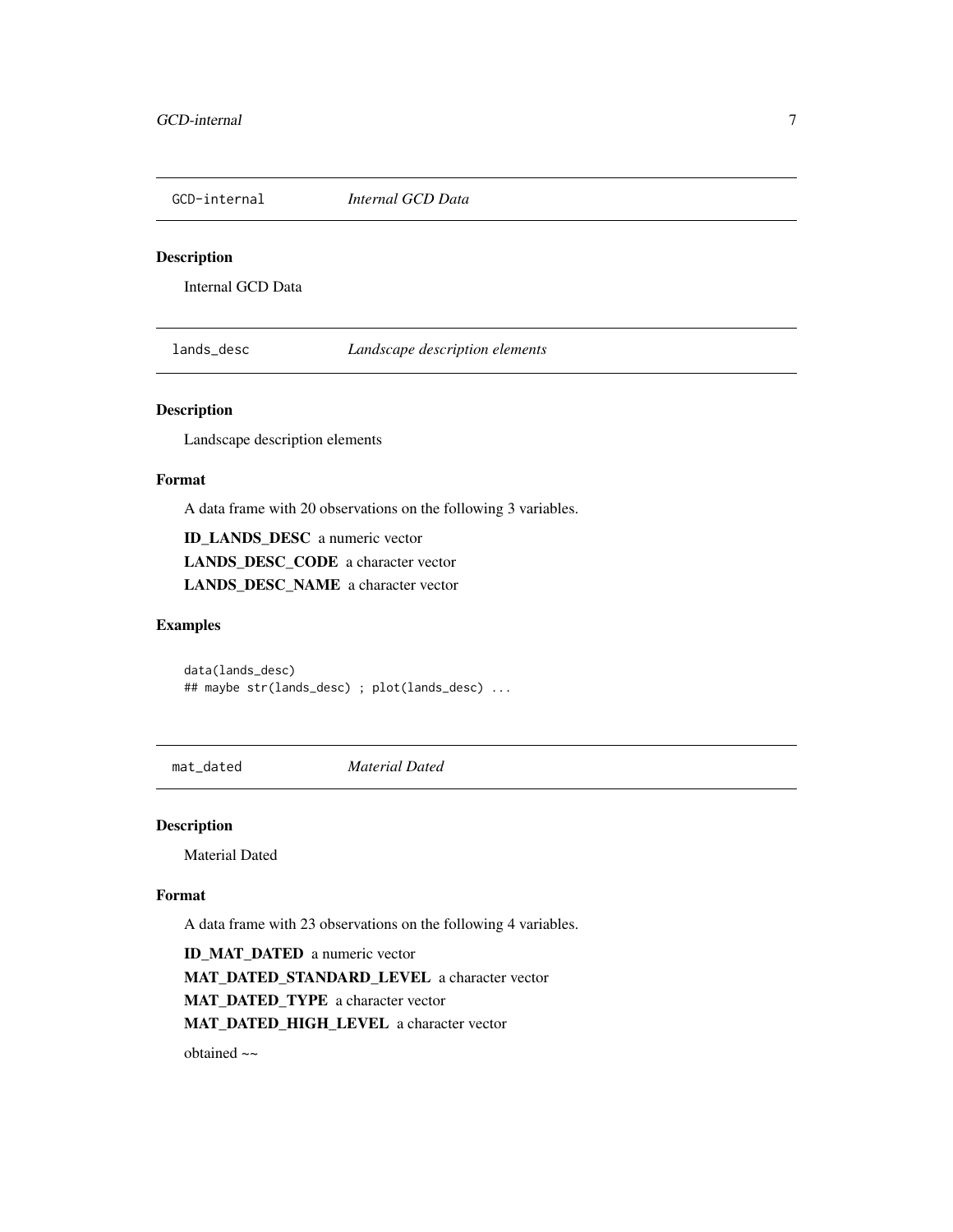#### <span id="page-7-0"></span>Examples

```
data(mat_dated)
## maybe str(mat_dated) ; plot(mat_dated) ...
```
paleofiredata *GCD Charcoal data*

#### Description

Charcoal series from the Global Charcoal Database

#### Format

A data frame with 134269 observations on the following 4 variables.

ID\_SITE a numeric vector

DEPTH a numeric vector

EST\_AGE a numeric vector

QUANTITY a numeric vector

METHOD a factor with levels ACID CPRO GRAV HNPK HVLQ IMAG NOTK OREC OTHE POLS SIEV

UNIT a factor see [paleofiresites](#page-7-1) for details

TYPE a factor with levels C0P0 CONC INFL NOTK OTHE SOIL

#### Examples

```
data(paleofiredata)
## maybe str(paleofiredata) ; plot(paleofiredata) ...
```
<span id="page-7-1"></span>paleofiresites *GCD sites information*

#### Description

Sites description and features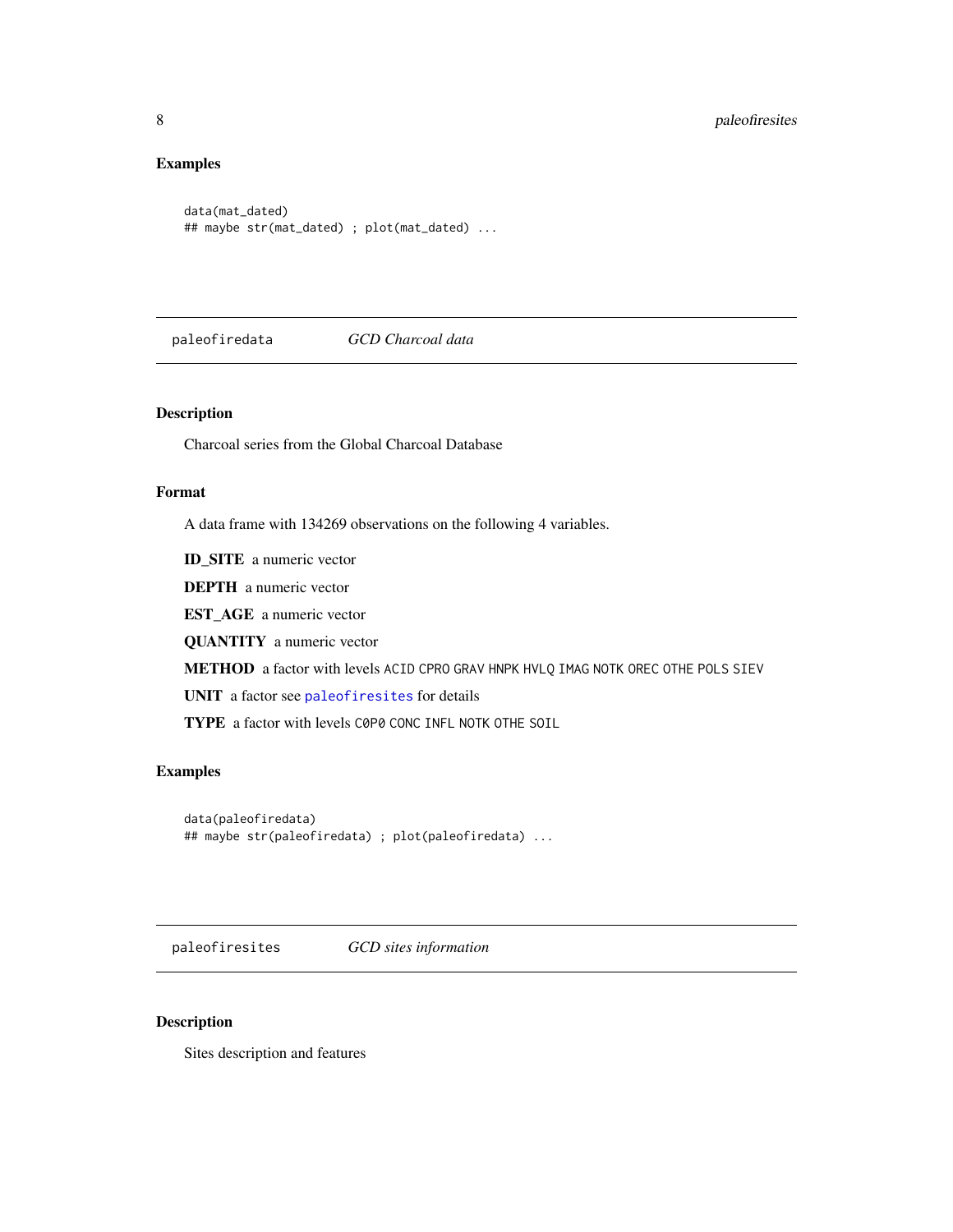#### paleofiresites 9

#### Format

A data frame with 881 observations on the following 17 variables.

- id\_site sites primary key from GCD v4.x.x
- id\_site\_old sites primary key from GCD v3.x.x, deprecated
- pref\_units a factor, see help("charcoal\_units") and data("charcoal\_units") for details
- site\_name a character vector
- lat a numeric vector
- long a numeric vector
- elevation a numeric vector of elevations
- country a character vector
- continent a factor with levels Africa Antarctica Asia Australia Europe North America South America
- ISO3 ISO3 code by country
- num\_dating a numeric vector
- min\_est\_age a numeric vector
- max\_est\_age a numeric vector
- num\_samp a numeric vector
- has\_depth factor indicating presence of depths associated to ages
- date\_int a numeric vector, interval in years between two dates
- qtype a factor, see help("charcoal\_units") and data("charcoal\_units") for details
- water\_depth a numeric vector
- depo\_context a character vector, see help("depo\_contex") and data("depo\_contex") for details
- id\_site\_type a character vector, see help("site\_type") and data("site\_type") for details
- id\_basin\_size a character vector, see help("basin\_size") and data("basin\_size") for details
- id\_lands\_desc a character vector, see help("lands\_desc") and data("lands\_desc") for details
- l12 a numeric vector, Levavasseur et al. 2012
- rf99 a numeric vector, Ramankutty et al. 1999
- gcd\_version main GCD releases
- num\_version a numeric vector: version number 401 meaning 4.0.1
	-
- update\_date date of data update in the GCD

#### Details

- l12 levels
- 0= Water
- 1= Boreal forest
- 2= Desert vegetation
- 3= Grassland and dry shrubland
- 4= Savannas abd dry woodlands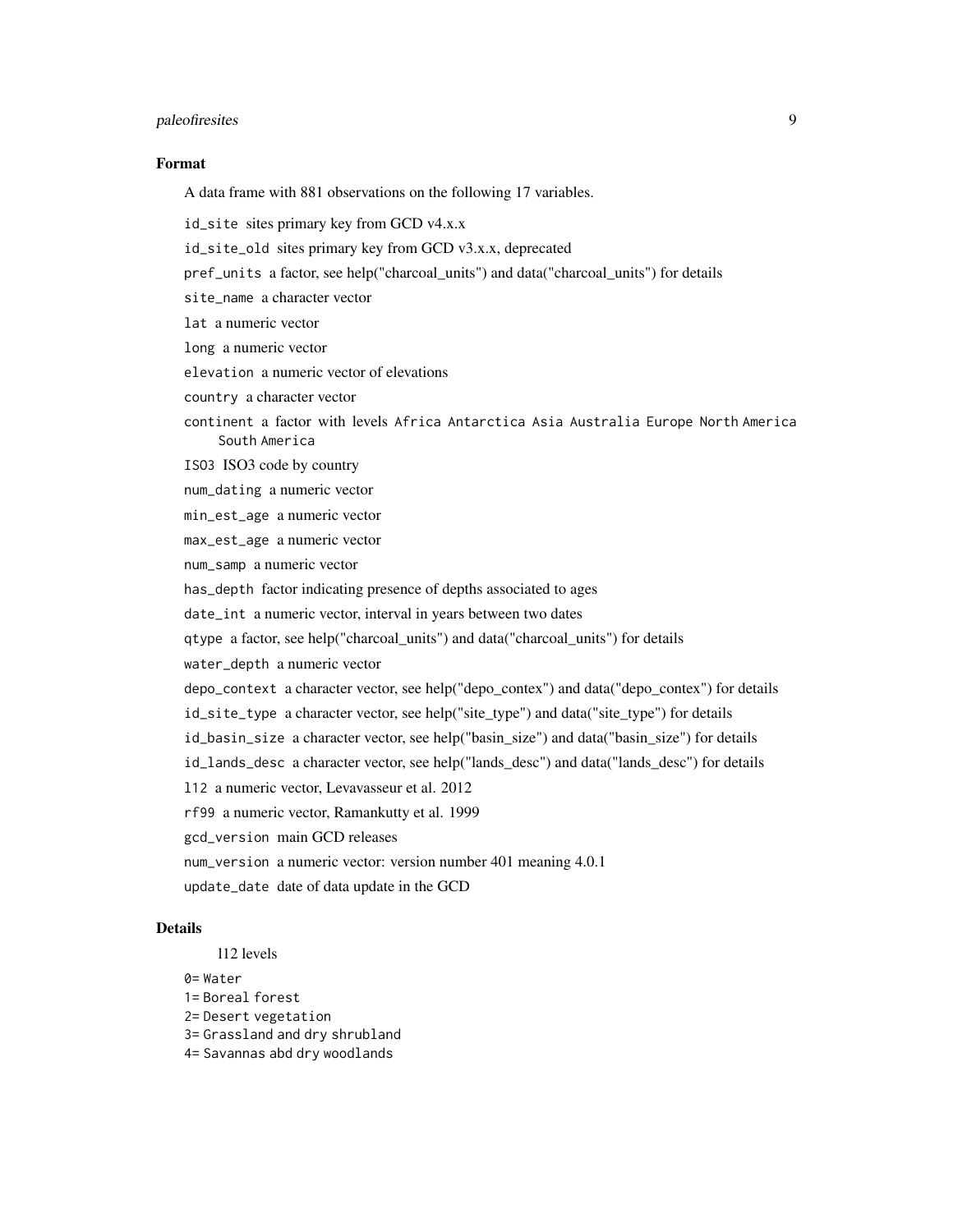<span id="page-9-0"></span>

```
5= Temperate forest
6= Tropical forest
7= Tundra
8= Warm temperate
9= Warm desert
10= Cold desert
```
rf99 levels

0= Water

1= Tropical Evergreen Forest/Woodland 2= Tropical Deciduous Forest/Woodland 3= Temperate Broadleaf Evergreen Forest/Woodland 4= Temperate Needleleaf Evergreen Forest/Woodland 5= Temperate Deciduous Forest/Woodland 6= Boreal Evergreen Forest/Woodland 7= Boreal Deciduous Forest/Woodland 8= Evergreen/Deciduous Mixed Forest/Woodland 9= Savanna 10= Grassland/Steppe 11= Dense Shrubland 12= Open Shrubland 13= Tundra 14= Desert 15= Polar Desert/Rock/Ice

#### References

Ramankutty, N., and J.A. Foley (1999). Estimating historical changes in global land cover: croplands from 1700 to 1992, Global Biogeochemical Cycles 13(4), 997-1027.

Levavasseur, G., M. Vrac, D. M. Roche, and D. Paillard. 2012. Statistical modelling of a new global potential vegetation distribution. Environmental Research Letters 7:044019.

#### Examples

```
data(paleofiresites)
## maybe str(paleofiresites) ; plot(paleofiresites) ...
```
pub *Publication List*

#### Description

List of GCD publications with DOI and link.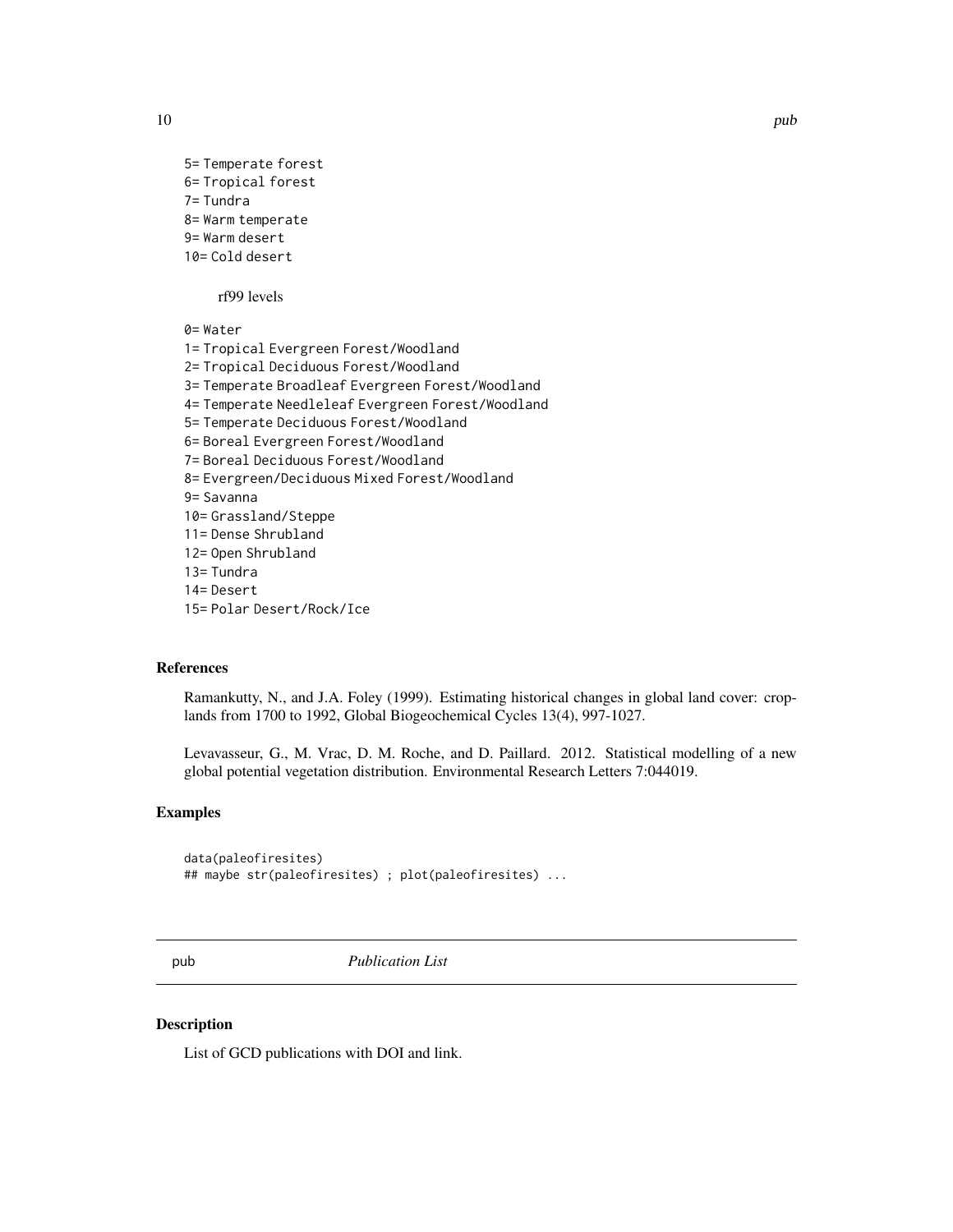<span id="page-10-0"></span>site\_type 11

#### Usage

data("pub")

#### Format

A data frame with 664 observations on the following 4 variables.

id\_pub a numeric vector citation a character vector link web adresses DOI DOI

#### Examples

data(pub) ## maybe str(pub) ; plot(pub) ...

site\_type *Type of sites*

#### Description

Type of sites

#### Format

A data frame with 53 observations on the following 4 variables.

ID\_SITE\_TYPE a numeric vector SITE\_TYPE\_LEVEL a character vector SITE\_TYPE\_DESC a character vector SITE\_TYPE\_HIGH\_LEVEL a character vector

#### Examples

data(site\_type) ## maybe str(site\_type) ; plot(site\_type) ...